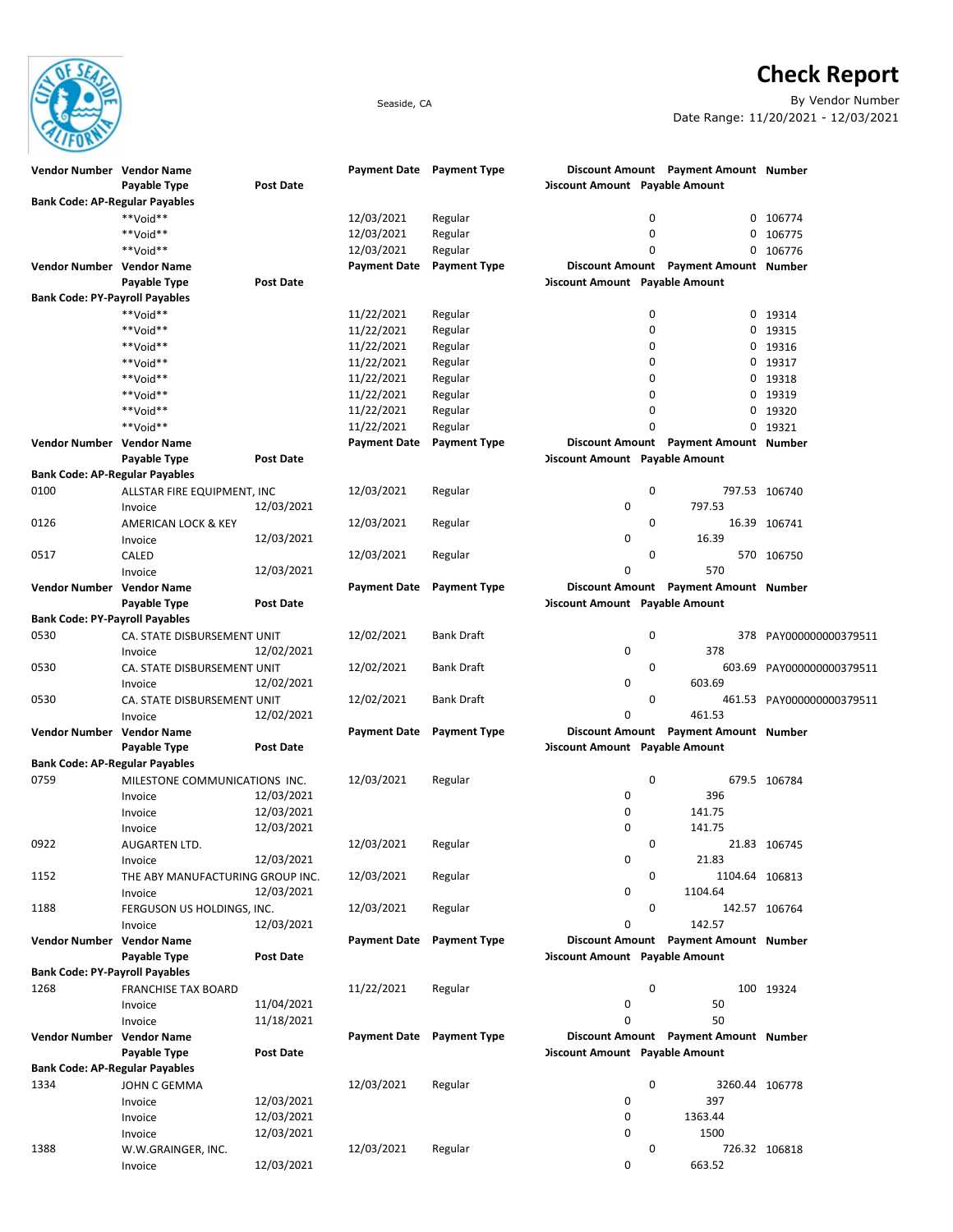|                           | Invoice                             | 12/03/2021       |                     |                     | 0                                     | 62.8                                  |               |
|---------------------------|-------------------------------------|------------------|---------------------|---------------------|---------------------------------------|---------------------------------------|---------------|
| 1391                      | <b>GRANITE CONSTRUCTION COMPANY</b> |                  | 12/03/2021          | Regular             |                                       | 0                                     | 141.15 106766 |
|                           | Invoice                             | 12/03/2021       |                     |                     | 0                                     | 141.15                                |               |
| 1494                      | HD SUPPLY FACILITIES MAINTENANCE    |                  | 12/03/2021          | Regular             |                                       | 0<br>1013.07 106770                   |               |
|                           | Credit Memo                         | 10/22/2021       |                     |                     | 0                                     | $-5.05$                               |               |
|                           |                                     |                  |                     |                     |                                       |                                       |               |
|                           | Invoice                             | 12/03/2021       |                     |                     | 0                                     | 616.5                                 |               |
|                           | Invoice                             | 12/03/2021       |                     |                     | 0                                     | 401.62                                |               |
| Vendor Number Vendor Name |                                     |                  | <b>Payment Date</b> | <b>Payment Type</b> |                                       | Discount Amount Payment Amount Number |               |
|                           | Payable Type                        | <b>Post Date</b> |                     |                     | <b>Discount Amount</b> Payable Amount |                                       |               |
| 1561                      | HOME DEPOT CREDIT SERVICES          |                  | 12/03/2021          | Regular             |                                       | 0<br>3433.08 106773                   |               |
|                           | Invoice                             | 12/03/2021       |                     |                     | 0                                     | 18.5                                  |               |
|                           | Invoice                             | 12/03/2021       |                     |                     | $\pmb{0}$                             | 171.49                                |               |
|                           |                                     |                  |                     |                     | 0                                     |                                       |               |
|                           | Invoice                             | 12/03/2021       |                     |                     |                                       | 40.15                                 |               |
|                           | Invoice                             | 12/03/2021       |                     |                     | 0                                     | 77.23                                 |               |
|                           | Invoice                             | 12/03/2021       |                     |                     | 0                                     | 18.14                                 |               |
|                           | Invoice                             | 12/03/2021       |                     |                     | 0                                     | 80.39                                 |               |
|                           | Invoice                             | 12/03/2021       |                     |                     | 0                                     | 11.65                                 |               |
|                           | Invoice                             | 12/03/2021       |                     |                     | 0                                     | 19.6                                  |               |
|                           | Invoice                             | 12/03/2021       |                     |                     | 0                                     | 175.52                                |               |
|                           | Invoice                             | 12/03/2021       |                     |                     | 0                                     | 84.39                                 |               |
|                           |                                     |                  |                     |                     | 0                                     |                                       |               |
|                           | Invoice                             | 12/03/2021       |                     |                     |                                       | 115.55                                |               |
|                           | Invoice                             | 12/03/2021       |                     |                     | 0                                     | 51.88                                 |               |
|                           | Invoice                             | 12/03/2021       |                     |                     | 0                                     | 44.75                                 |               |
|                           | Invoice                             | 12/03/2021       |                     |                     | 0                                     | 115.6                                 |               |
|                           | Invoice                             | 12/03/2021       |                     |                     | 0                                     | 10.82                                 |               |
|                           | Invoice                             | 12/03/2021       |                     |                     | 0                                     | 82.31                                 |               |
|                           | Credit Memo                         | 10/26/2021       |                     |                     | 0                                     | $-26.16$                              |               |
|                           | Invoice                             | 12/03/2021       |                     |                     | 0                                     | 76.61                                 |               |
|                           |                                     |                  |                     |                     | 0                                     | 36.53                                 |               |
|                           | Invoice                             | 12/03/2021       |                     |                     |                                       |                                       |               |
|                           | Invoice                             | 12/03/2021       |                     |                     | 0                                     | 38.4                                  |               |
|                           | Invoice                             | 12/03/2021       |                     |                     | 0                                     | 38.13                                 |               |
|                           | Invoice                             | 12/03/2021       |                     |                     | 0                                     | 8.7                                   |               |
|                           | Invoice                             | 12/03/2021       |                     |                     | 0                                     | 7.4                                   |               |
|                           | Invoice                             | 12/03/2021       |                     |                     | 0                                     | 30.39                                 |               |
|                           | Invoice                             | 12/03/2021       |                     |                     | 0                                     | 104.05                                |               |
|                           | Invoice                             | 12/03/2021       |                     |                     | 0                                     | 55.51                                 |               |
|                           | Invoice                             | 12/03/2021       |                     |                     | 0                                     | 382.5                                 |               |
|                           |                                     |                  |                     |                     |                                       |                                       |               |
|                           | Invoice                             | 12/03/2021       |                     |                     | 0                                     | 24.96                                 |               |
|                           | Credit Memo                         | 11/03/2021       |                     |                     | 0                                     | $-193.37$                             |               |
|                           | Invoice                             | 12/03/2021       |                     |                     | 0                                     | 169.34                                |               |
|                           | Invoice                             | 12/03/2021       |                     |                     | 0                                     | 193.37                                |               |
|                           | Invoice                             | 12/03/2021       |                     |                     | 0                                     | 25.29                                 |               |
|                           | Invoice                             | 12/03/2021       |                     |                     | 0                                     | 39.82                                 |               |
|                           | Invoice                             | 12/03/2021       |                     |                     | 0                                     | 67.74                                 |               |
|                           |                                     | 12/03/2021       |                     |                     | 0                                     |                                       |               |
|                           | Invoice                             | 12/03/2021       |                     |                     |                                       | 37.1<br>36.58                         |               |
|                           | Invoice                             |                  |                     |                     | 0                                     |                                       |               |
|                           | Invoice                             | 12/03/2021       |                     |                     | 0                                     | 160.58                                |               |
|                           | Invoice                             | 12/03/2021       |                     |                     | 0                                     | 55.64                                 |               |
|                           | Invoice                             | 12/03/2021       |                     |                     | 0                                     | 50.43                                 |               |
|                           | Credit Memo                         | 10/12/2021       |                     |                     | 0                                     | $-183.45$                             |               |
|                           | Invoice                             | 12/03/2021       |                     |                     | 0                                     | 61.61                                 |               |
|                           | Invoice                             | 12/03/2021       |                     |                     | 0                                     | 61.15                                 |               |
|                           | Invoice                             | 12/03/2021       |                     |                     | 0                                     | 122.29                                |               |
|                           | Invoice                             | 12/03/2021       |                     |                     | 0                                     | 75.32                                 |               |
|                           |                                     |                  |                     |                     |                                       |                                       |               |
|                           | Invoice                             | 12/03/2021       |                     |                     | 0                                     | 122.29                                |               |
|                           | Invoice                             | 12/03/2021       |                     |                     | 0                                     | 234.21                                |               |
|                           | Invoice                             | 12/03/2021       |                     |                     | 0                                     | 22.55                                 |               |
|                           | Invoice                             | 12/03/2021       |                     |                     | 0                                     | 214.58                                |               |
|                           | Invoice                             | 12/03/2021       |                     |                     | 0                                     | 151.86                                |               |
|                           | Invoice                             | 12/03/2021       |                     |                     | 0                                     | 13.16                                 |               |
| 1971                      | LIEBERT CASSIDY WHITMORE            |                  | 12/03/2021          | Regular             |                                       | 0                                     | 2201 106780   |
|                           |                                     | 12/03/2021       |                     |                     | 0                                     | 2201                                  |               |
|                           | Invoice                             |                  |                     |                     |                                       |                                       |               |
| 1976                      | <b>LINCOLN AQUATICS</b>             |                  | 12/03/2021          | Regular             |                                       | 0                                     | 856.87 106781 |
|                           | Invoice                             | 12/03/2021       |                     |                     | 0                                     | 355.94                                |               |
|                           | Invoice                             | 12/03/2021       |                     |                     | 0                                     | 486.87                                |               |
|                           | Invoice                             | 12/03/2021       |                     |                     | 0                                     | 14.06                                 |               |
| Vendor Number Vendor Name |                                     |                  | <b>Payment Date</b> | <b>Payment Type</b> |                                       | Discount Amount Payment Amount Number |               |
|                           | Payable Type                        | <b>Post Date</b> |                     |                     | <b>Discount Amount</b> Payable Amount |                                       |               |
| 2184                      | MISSION LINEN SUPPLY                |                  | 12/03/2021          | Regular             |                                       | 0                                     | 96.7 106785   |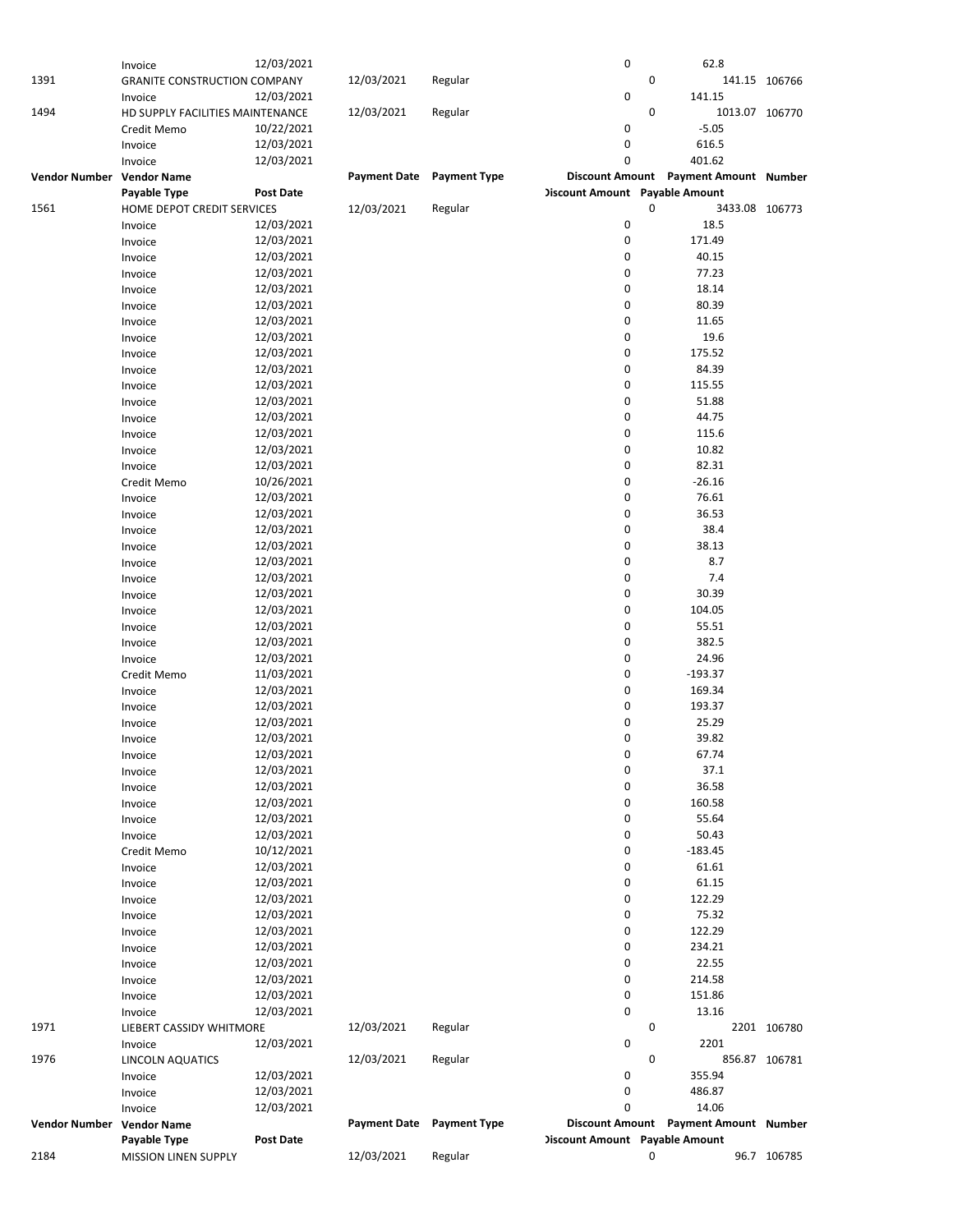|                                       | Invoice                                         | 12/03/2021       |                     |                     | 0                                     |   | 96.7                                  |                      |
|---------------------------------------|-------------------------------------------------|------------------|---------------------|---------------------|---------------------------------------|---|---------------------------------------|----------------------|
| 2186                                  | <b>MISSION UNIFORM SERVICE</b>                  |                  | 12/03/2021          | Regular             |                                       | 0 |                                       | 774.94 106786        |
|                                       | Invoice                                         | 12/03/2021       |                     |                     | 0                                     |   | 38.56                                 |                      |
|                                       |                                                 |                  |                     |                     |                                       |   |                                       |                      |
|                                       | Invoice                                         | 12/03/2021       |                     |                     | $\mathbf 0$                           |   | 39.9                                  |                      |
|                                       | Invoice                                         | 12/03/2021       |                     |                     | $\mathbf 0$                           |   | 479                                   |                      |
|                                       | Invoice                                         | 12/03/2021       |                     |                     | 0                                     |   | 109.05                                |                      |
|                                       | Invoice                                         | 12/03/2021       |                     |                     | 0                                     |   | 108.43                                |                      |
|                                       |                                                 |                  |                     |                     |                                       |   |                                       |                      |
| 2223                                  | MONTEREY BAY ENGINEERS, INC.                    |                  | 12/03/2021          | Regular             |                                       | 0 |                                       | 4365 106787          |
|                                       | Invoice                                         | 12/03/2021       |                     |                     | 0                                     |   | 1215                                  |                      |
|                                       | Invoice                                         | 12/03/2021       |                     |                     | $\mathbf 0$                           |   | 3150                                  |                      |
| 2236                                  | MBS BUSINESS SYSTEMS                            |                  | 12/03/2021          | Regular             |                                       | 0 |                                       | 334.01 106782        |
|                                       |                                                 |                  |                     |                     |                                       |   |                                       |                      |
|                                       | Invoice                                         | 12/03/2021       |                     |                     | 0                                     |   | 238.77                                |                      |
|                                       | Invoice                                         | 12/03/2021       |                     |                     | 0                                     |   | 95.24                                 |                      |
| 2252                                  | MONTEREY COUNTY D.A.'s OFFICE                   |                  | 12/03/2021          | Regular             |                                       | 0 |                                       | 339 106788           |
|                                       | Invoice                                         | 12/03/2021       |                     |                     | 0                                     |   | 339                                   |                      |
|                                       |                                                 |                  |                     |                     |                                       |   |                                       |                      |
| 2328                                  | <b>WALLACE GROUP</b>                            |                  | 12/03/2021          | Regular             |                                       | 0 |                                       | 6879.5 106819        |
|                                       | Invoice                                         | 12/03/2021       |                     |                     | 0                                     |   | 6879.5                                |                      |
| 2652                                  | PACIFIC GAS & ELECTRIC                          |                  | 12/03/2021          | Regular             |                                       | 0 | 43723.26 106794                       |                      |
|                                       | Invoice                                         | 12/03/2021       |                     |                     | $\mathbf 0$                           |   | 286.1                                 |                      |
|                                       |                                                 |                  |                     |                     | 0                                     |   | 43437.16                              |                      |
|                                       | Invoice                                         | 11/29/2021       |                     |                     |                                       |   |                                       |                      |
| Vendor Number Vendor Name             |                                                 |                  | <b>Payment Date</b> | <b>Payment Type</b> |                                       |   | Discount Amount Payment Amount Number |                      |
|                                       | Payable Type                                    | Post Date        |                     |                     | <b>Discount Amount</b> Payable Amount |   |                                       |                      |
| <b>Bank Code: PY-Payroll Payables</b> |                                                 |                  |                     |                     |                                       |   |                                       |                      |
| 2877                                  |                                                 |                  |                     | <b>Bank Draft</b>   |                                       | 0 |                                       | 128428.44 1001978338 |
|                                       | PUBLIC EMPLOYEES' RETIREMENT SYSTEM             |                  | 11/29/2021          |                     |                                       |   |                                       |                      |
|                                       | Invoice                                         | 11/04/2021       |                     |                     | 0                                     |   | 128428.44                             |                      |
| 2877                                  | PUBLIC EMPLOYEES' RETIREMENT SYSTEM             |                  | 11/29/2021          | <b>Bank Draft</b>   |                                       | 0 |                                       | 0.24 1001978338      |
|                                       | Debit Memo                                      | 11/04/2021       |                     |                     | 0                                     |   | 0.24                                  |                      |
| 2877                                  | PUBLIC EMPLOYEES' RETIREMENT SYSTEM             |                  | 11/29/2021          | <b>Bank Draft</b>   |                                       | 0 |                                       | -42.17 1001978338    |
|                                       |                                                 |                  |                     |                     |                                       |   |                                       |                      |
|                                       | Credit Memo                                     | 11/04/2021       |                     |                     | $\mathbf 0$                           |   | $-42.17$                              |                      |
| 2877                                  | PUBLIC EMPLOYEES' RETIREMENT SYSTEM             |                  | 11/29/2021          | <b>Bank Draft</b>   |                                       | 0 |                                       | -52.65 1001978338    |
|                                       | Credit Memo                                     | 11/04/2021       |                     |                     | 0                                     |   | $-52.65$                              |                      |
| Vendor Number Vendor Name             |                                                 |                  | <b>Payment Date</b> | <b>Payment Type</b> |                                       |   | Discount Amount Payment Amount Number |                      |
|                                       |                                                 |                  |                     |                     |                                       |   |                                       |                      |
|                                       | Payable Type                                    | Post Date        |                     |                     | <b>Discount Amount Payable Amount</b> |   |                                       |                      |
| <b>Bank Code: AP-Regular Payables</b> |                                                 |                  |                     |                     |                                       |   |                                       |                      |
| 2946                                  | BECK'S SHOE STORE, INC                          |                  | 12/03/2021          | Regular             |                                       | 0 |                                       | 500 106746           |
|                                       | Invoice                                         | 12/03/2021       |                     |                     | 0                                     |   | 250                                   |                      |
|                                       |                                                 |                  |                     |                     |                                       |   |                                       |                      |
|                                       | Invoice                                         | 12/03/2021       |                     |                     | $\mathbf 0$                           |   | 250                                   |                      |
| 3290                                  | SOCIETY FOR THE PREVENTION OF CRUELTY           |                  | 12/03/2021          | Regular             |                                       | 0 |                                       | 5976 106808          |
|                                       | Invoice                                         | 12/03/2021       |                     |                     | 0                                     |   | 5976                                  |                      |
| 3319                                  | <b>STAPLES ADVANTAGE</b>                        |                  | 12/03/2021          | Regular             |                                       | 0 |                                       | 983.8 106810         |
|                                       |                                                 |                  |                     |                     |                                       |   |                                       |                      |
|                                       | Invoice                                         | 12/03/2021       |                     |                     | 0                                     |   | 23.48                                 |                      |
|                                       | Invoice                                         | 12/03/2021       |                     |                     | 0                                     |   | 275.87                                |                      |
|                                       | Invoice                                         | 12/03/2021       |                     |                     | 0                                     |   | 303.69                                |                      |
|                                       | Invoice                                         | 12/03/2021       |                     |                     | $\Omega$                              |   | 235.41                                |                      |
|                                       |                                                 |                  |                     |                     |                                       |   |                                       |                      |
|                                       | Invoice                                         | 12/03/2021       |                     |                     | 0                                     |   | 145.35                                |                      |
| 3386                                  | SUNBAY RESORT ASSOCIATES, LLC                   |                  | 12/03/2021          | Regular             |                                       | 0 |                                       | 3900 106812          |
|                                       | Invoice                                         | 12/03/2021       |                     |                     | 0                                     |   | 3900                                  |                      |
| Vendor Number Vendor Name             |                                                 |                  | <b>Payment Date</b> | <b>Payment Type</b> |                                       |   | Discount Amount Payment Amount Number |                      |
|                                       | Payable Type                                    | Post Date        |                     |                     | <b>Discount Amount Payable Amount</b> |   |                                       |                      |
|                                       |                                                 |                  |                     |                     |                                       |   |                                       |                      |
| <b>Bank Code: PY-Payroll Payables</b> |                                                 |                  |                     |                     |                                       |   |                                       |                      |
| 3560                                  | UNITED WAY OF MONTEREY PENINSULA                |                  | 11/22/2021          | Regular             |                                       | 0 |                                       | 46 19325             |
|                                       | Invoice                                         | 11/04/2021       |                     |                     | 0                                     |   | 23                                    |                      |
|                                       | Invoice                                         | 11/18/2021       |                     |                     | $\Omega$                              |   | 23                                    |                      |
|                                       |                                                 |                  |                     |                     |                                       |   |                                       |                      |
| Vendor Number Vendor Name             |                                                 |                  | <b>Payment Date</b> | <b>Payment Type</b> |                                       |   | Discount Amount Payment Amount Number |                      |
|                                       | Payable Type                                    | <b>Post Date</b> |                     |                     | <b>Discount Amount Payable Amount</b> |   |                                       |                      |
| <b>Bank Code: AP-Regular Payables</b> |                                                 |                  |                     |                     |                                       |   |                                       |                      |
| 3851                                  | <b>BOUND TREE MEDICAL, LLC</b>                  |                  | 12/03/2021          | Regular             |                                       | 0 |                                       | 1221.7 106747        |
|                                       |                                                 |                  |                     |                     |                                       |   |                                       |                      |
|                                       | Invoice                                         | 12/03/2021       |                     |                     | 0                                     |   | 948.84                                |                      |
|                                       | Invoice                                         | 12/03/2021       |                     |                     | 0                                     |   | 272.86                                |                      |
| 4059                                  | SILKSCREEN EXPRESS                              |                  | 12/03/2021          | Regular             |                                       | 0 |                                       | 889.69 106806        |
|                                       | Invoice                                         | 12/03/2021       |                     |                     | 0                                     |   | 889.69                                |                      |
|                                       |                                                 |                  |                     |                     |                                       |   |                                       |                      |
| 4222                                  | HARRIS & ASSOCIATES, INC.                       |                  | 12/03/2021          | Regular             |                                       | 0 |                                       | 15270 106769         |
|                                       | Invoice                                         | 12/03/2021       |                     |                     | 0                                     |   | 15270                                 |                      |
| 4480                                  | COMMUNITY HOSPITAL OF THE MONTEREY   12/03/2021 |                  |                     | Regular             |                                       | 0 |                                       | 54 106755            |
|                                       | Invoice                                         | 12/03/2021       |                     |                     | 0                                     |   | 54                                    |                      |
|                                       |                                                 |                  |                     |                     |                                       |   |                                       |                      |
| 4480                                  | COMMUNITY HOSPITAL OF THE MONTEREY   12/03/2021 |                  |                     | Regular             |                                       | 0 |                                       | -54 106755           |
| 4487                                  | PTS COMMUNICATIONS                              |                  | 12/03/2021          | Regular             |                                       | 0 |                                       | 56 106800            |
|                                       | Invoice                                         | 12/03/2021       |                     |                     | 0                                     |   | 28                                    |                      |
|                                       |                                                 |                  |                     |                     | 0                                     |   |                                       |                      |
|                                       | Invoice                                         | 12/03/2021       |                     |                     |                                       |   | 28                                    |                      |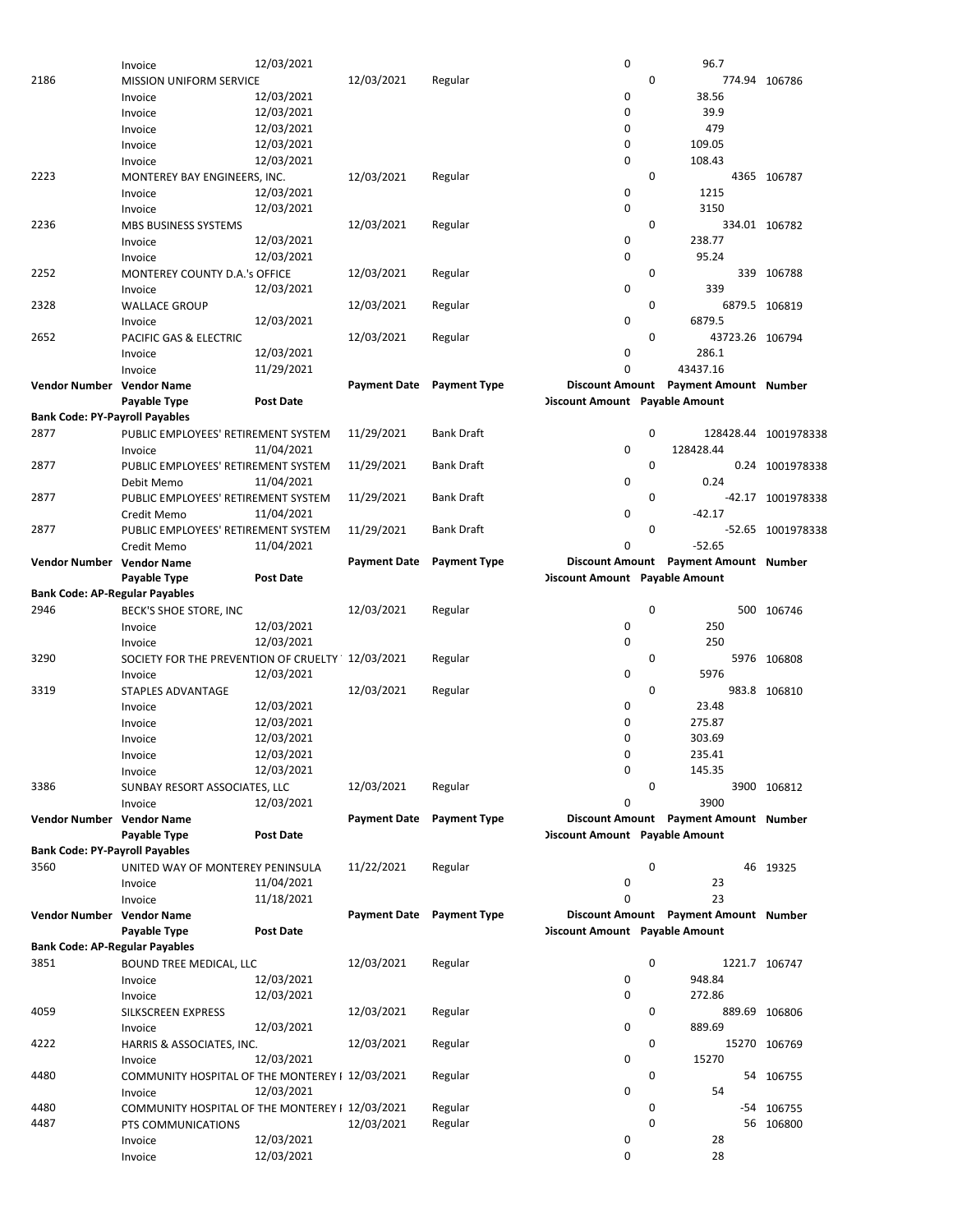| 4892                                  | <b>EDGES ELECTRICAL GROUP</b>                      |                  | 12/03/2021                | Regular                   | $\mathbf 0$                           |                                       | 192.83 106762            |
|---------------------------------------|----------------------------------------------------|------------------|---------------------------|---------------------------|---------------------------------------|---------------------------------------|--------------------------|
|                                       | Invoice                                            | 12/03/2021       |                           |                           | 0                                     | 112.44                                |                          |
|                                       | Invoice                                            | 12/03/2021       |                           |                           | $\mathbf 0$                           | 80.39                                 |                          |
| 4896                                  | DEPARTMENT OF JUSTICE                              |                  | 12/03/2021                | Regular                   | 0                                     |                                       | 320 106760               |
|                                       | Invoice                                            | 12/03/2021       |                           |                           | 0                                     | 320                                   |                          |
| Vendor Number Vendor Name             |                                                    |                  | Payment Date Payment Type |                           |                                       | Discount Amount Payment Amount Number |                          |
|                                       |                                                    | Post Date        |                           |                           |                                       |                                       |                          |
|                                       | Payable Type                                       |                  |                           |                           | <b>Discount Amount</b> Payable Amount |                                       |                          |
| <b>Bank Code: PY-Payroll Payables</b> |                                                    |                  |                           |                           |                                       |                                       |                          |
| 4920                                  | ICMA RETIREMENT TRUST-457                          |                  | 12/02/2021                | <b>Bank Draft</b>         | 0                                     |                                       | 33359.21 cf8405f8b6      |
|                                       | Invoice                                            | 12/02/2021       |                           |                           | $\mathbf 0$                           | 33359.21                              |                          |
| 5103                                  | CALIF LAW ENFRCMNT ASSOC                           |                  | 11/22/2021                | Regular                   | $\mathbf 0$                           |                                       | 581 19323                |
|                                       | Credit Memo                                        | 11/18/2021       |                           |                           | $\mathbf 0$                           | $-0.28$                               |                          |
|                                       | Invoice                                            | 11/04/2021       |                           |                           | 0                                     | 10.38                                 |                          |
|                                       | Invoice                                            | 11/04/2021       |                           |                           | 0                                     | 280.26                                |                          |
|                                       |                                                    | 11/18/2021       |                           |                           | 0                                     | 10.38                                 |                          |
|                                       | Invoice                                            |                  |                           |                           |                                       |                                       |                          |
|                                       | Invoice                                            | 11/18/2021       |                           |                           | $\mathbf 0$                           | 280.26                                |                          |
| 5144                                  | STATE OF CALIFORNIA                                |                  | 12/03/2021                | Bank Draft                | 0                                     |                                       | 31055.77 1-462-100-064   |
|                                       | Invoice                                            | 12/02/2021       |                           |                           | $\mathbf 0$                           | 31055.77                              |                          |
| 5264                                  | RABOBANK, N.A.                                     |                  | 12/03/2021                | <b>Bank Draft</b>         | $\mathbf 0$                           |                                       | 36.66 270173711017966    |
|                                       | Invoice                                            | 12/02/2021       |                           |                           | $\mathbf 0$                           | 36.66                                 |                          |
| 5264                                  | RABOBANK, N.A.                                     |                  | 12/03/2021                | <b>Bank Draft</b>         | 0                                     |                                       | 11.36 270173711017966    |
|                                       | Invoice                                            | 12/02/2021       |                           |                           | 0                                     | 11.36                                 |                          |
| 5264                                  | RABOBANK, N.A.                                     |                  | 12/03/2021                | <b>Bank Draft</b>         | 0                                     |                                       | 30.94 270173711017966    |
|                                       |                                                    |                  |                           |                           | 0                                     | 30.94                                 |                          |
|                                       | Invoice                                            | 12/02/2021       |                           |                           |                                       |                                       |                          |
| 5264                                  | RABOBANK, N.A.                                     |                  | 12/03/2021                | <b>Bank Draft</b>         | 0                                     |                                       | 19962.2 270173762801967  |
|                                       | Invoice                                            | 12/02/2021       |                           |                           | $\mathbf 0$                           | 19962.2                               |                          |
| 5264                                  | RABOBANK, N.A.                                     |                  | 12/03/2021                | Bank Draft                | $\mathbf 0$                           |                                       | 79040.74 270173762801967 |
|                                       | Invoice                                            | 12/02/2021       |                           |                           | 0                                     | 79040.74                              |                          |
| Vendor Number Vendor Name             |                                                    |                  | <b>Payment Date</b>       | <b>Payment Type</b>       |                                       | Discount Amount Payment Amount Number |                          |
|                                       | Payable Type                                       | <b>Post Date</b> |                           |                           | <b>Discount Amount</b> Payable Amount |                                       |                          |
| <b>Bank Code: AP-Regular Payables</b> |                                                    |                  |                           |                           |                                       |                                       |                          |
| 5417                                  |                                                    |                  | 12/03/2021                | Regular                   | 0                                     |                                       | 65 106804                |
|                                       | RENTAL DEPOT                                       |                  |                           |                           |                                       |                                       |                          |
|                                       | Invoice                                            | 12/03/2021       |                           |                           | 0                                     | 65                                    |                          |
| 5460                                  | RALPH A. BRIGANTINO AND NICHOLAS S. DA' 12/03/2021 |                  |                           | Regular                   | $\mathbf 0$                           |                                       | 4500 106802              |
|                                       | Invoice                                            | 12/03/2021       |                           |                           | 0                                     | 4500                                  |                          |
| 5582                                  | O'REILLY AUTO PARTS                                |                  | 12/03/2021                | Regular                   | 0                                     |                                       | 56.33 106793             |
|                                       | Invoice                                            | 12/03/2021       |                           |                           | 0                                     | 56.33                                 |                          |
| Vendor Number Vendor Name             |                                                    |                  | <b>Payment Date</b>       | <b>Payment Type</b>       |                                       | Discount Amount Payment Amount Number |                          |
|                                       | Payable Type                                       | <b>Post Date</b> |                           |                           | <b>Discount Amount</b> Payable Amount |                                       |                          |
| <b>Bank Code: PY-Payroll Payables</b> |                                                    |                  |                           |                           |                                       |                                       |                          |
|                                       |                                                    |                  |                           |                           |                                       |                                       |                          |
|                                       |                                                    |                  |                           |                           |                                       |                                       |                          |
| 6105                                  | VISION SERVICE PLAN-(CA)                           |                  | 11/22/2021                | <b>Bank Draft</b>         | 0                                     |                                       | 810.89 9577266931        |
|                                       | Invoice                                            | 11/18/2021       |                           |                           | 0                                     | 810.89                                |                          |
| 6105                                  | VISION SERVICE PLAN-(CA)                           |                  | 11/22/2021                | <b>Bank Draft</b>         | 0                                     |                                       | -45.6 9577266931         |
|                                       | Credit Memo                                        | 11/18/2021       |                           |                           | $\Omega$                              | $-45.6$                               |                          |
|                                       |                                                    |                  |                           | Bank Draft                | 0                                     |                                       |                          |
| 6105                                  | VISION SERVICE PLAN-(CA)                           |                  | 11/22/2021                |                           |                                       |                                       | 845.71 9577266931        |
|                                       | Invoice                                            | 11/04/2021       |                           |                           | 0                                     | 845.71                                |                          |
| 6105                                  | VISION SERVICE PLAN-(CA)                           |                  | 11/22/2021                | <b>Bank Draft</b>         | 0                                     |                                       | 396.36 9577266931        |
|                                       | Debit Memo                                         | 11/30/2021       |                           |                           | 0                                     | 396.36                                |                          |
| Vendor Number Vendor Name             |                                                    |                  |                           | Payment Date Payment Type |                                       | Discount Amount Payment Amount Number |                          |
|                                       | Payable Type                                       | Post Date        |                           |                           | <b>Discount Amount</b> Payable Amount |                                       |                          |
| <b>Bank Code: AP-Regular Payables</b> |                                                    |                  |                           |                           |                                       |                                       |                          |
| 6162                                  | PLAYCORE WISCONSIN INC                             |                  | 12/03/2021                | Regular                   | 0                                     |                                       | 896.75 106797            |
|                                       | Invoice                                            | 12/03/2021       |                           |                           | 0                                     | 896.75                                |                          |
|                                       |                                                    |                  | 12/03/2021                |                           | 0                                     |                                       |                          |
| 6290                                  | BURKE, WILLIAMS & SORENSEN, LLP                    |                  |                           | Regular                   |                                       |                                       | 1446 106748              |
|                                       | Invoice                                            | 12/03/2021       |                           |                           | 0                                     | 1446                                  |                          |
| 6664                                  | QUALITY WATER ENTERPRISES INC                      |                  | 12/03/2021                | Regular                   | 0                                     |                                       | 284 106801               |
|                                       | Invoice                                            | 12/03/2021       |                           |                           | 0                                     | 284                                   |                          |
| 6671                                  | <b>VERIZON WIRELESS</b>                            |                  | 12/03/2021                | Regular                   | 0                                     | 1551.53 106816                        |                          |
|                                       | Invoice                                            | 12/03/2021       |                           |                           | 0                                     | 650.67                                |                          |
|                                       | Invoice                                            | 12/03/2021       |                           |                           | 0                                     | 38.01                                 |                          |
|                                       | Invoice                                            | 12/03/2021       |                           |                           | 0                                     | 862.85                                |                          |
| 6685                                  | <b>JONES &amp; MAYER</b>                           |                  | 12/03/2021                | Regular                   | 0                                     |                                       | 180 106779               |
|                                       |                                                    | 12/03/2021       |                           |                           | 0                                     | 180                                   |                          |
|                                       | Invoice                                            |                  |                           |                           |                                       |                                       |                          |
| 6747                                  | <b>AT&amp;T MOBILITY</b>                           |                  | 12/03/2021                | Regular                   | 0                                     |                                       | 363.27 106743            |
|                                       | Invoice                                            | 12/03/2021       |                           |                           | 0                                     | 117.93                                |                          |
|                                       | Invoice                                            | 12/03/2021       |                           |                           | 0                                     | 245.34                                |                          |
| 6761                                  | MONTEREY SIGNS, INC.                               |                  | 12/03/2021                | Regular                   | 0                                     |                                       | 6495 106790              |
| 7044                                  | Invoice                                            | 12/03/2021       | 12/03/2021                | Regular                   | 0<br>0                                | 6495                                  | 2200 106758              |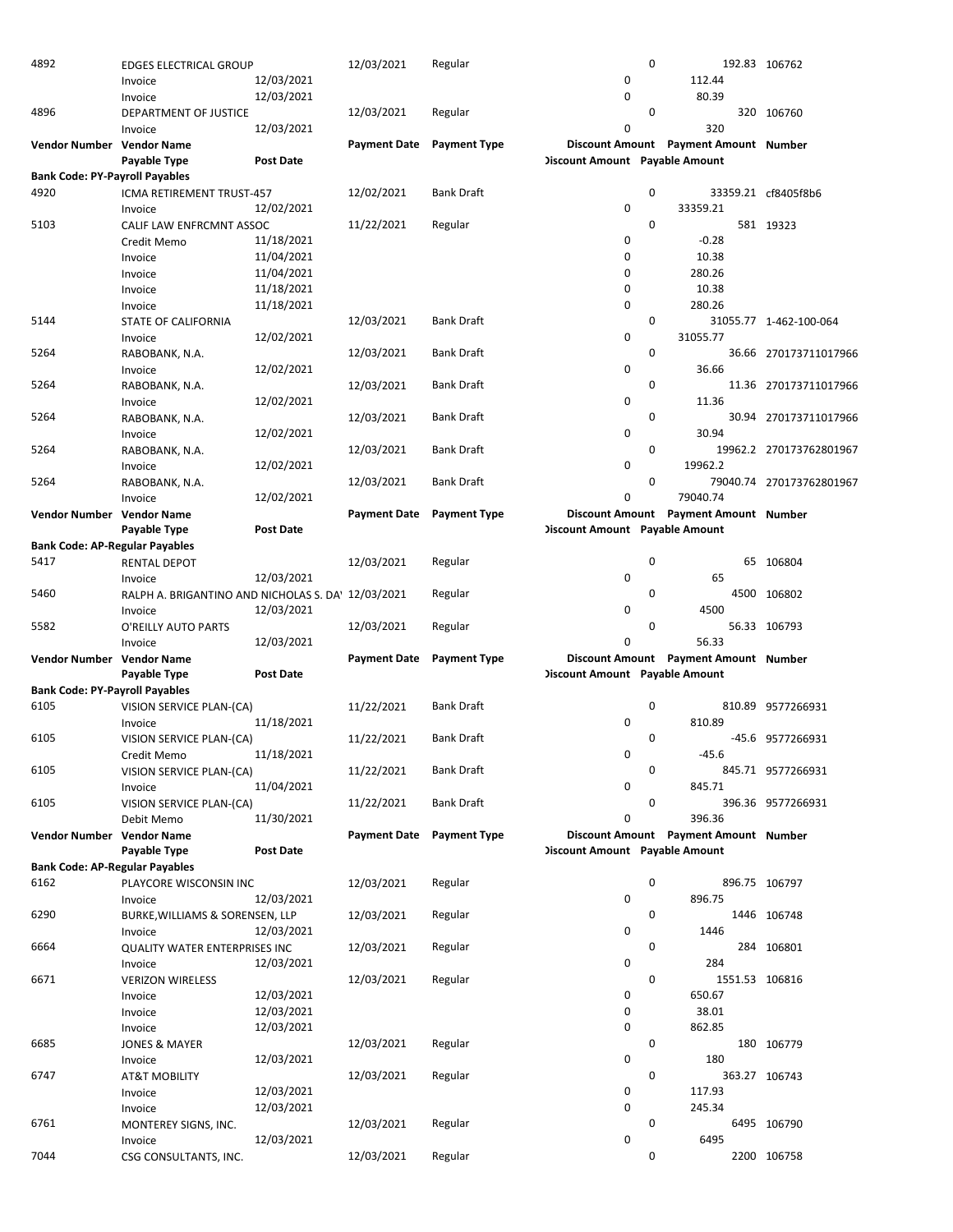|                                       | Invoice                             | 12/03/2021       |                           |                     | 0                                     |   | 2200                                  |                      |
|---------------------------------------|-------------------------------------|------------------|---------------------------|---------------------|---------------------------------------|---|---------------------------------------|----------------------|
| 7112                                  | <b>ART BLACK</b>                    |                  | 12/03/2021                | Regular             |                                       | 0 |                                       | 2200 106742          |
|                                       |                                     |                  |                           |                     |                                       |   |                                       |                      |
|                                       | Invoice                             | 12/03/2021       |                           |                     | 0                                     |   | 440                                   |                      |
|                                       | Invoice                             | 12/03/2021       |                           |                     | 0                                     |   | 440                                   |                      |
|                                       | Invoice                             | 12/03/2021       |                           |                     | 0                                     |   | 440                                   |                      |
|                                       | Invoice                             | 12/03/2021       |                           |                     | 0                                     |   | 440                                   |                      |
|                                       |                                     |                  |                           |                     |                                       |   |                                       |                      |
|                                       | Invoice                             | 12/03/2021       |                           |                     | $\mathbf 0$                           |   | 440                                   |                      |
| 7135                                  | MONTEREY SANITARY SUPPLY, INC.      |                  | 12/03/2021                | Regular             |                                       | 0 |                                       | 99 106789            |
|                                       | Invoice                             | 12/03/2021       |                           |                     | 0                                     |   | 99                                    |                      |
|                                       |                                     |                  |                           |                     |                                       |   |                                       |                      |
| 7226                                  | <b>JAIME MORALES</b>                |                  | 12/03/2021                | Regular             |                                       | 0 | 5497.52 106777                        |                      |
|                                       | Invoice                             | 12/03/2021       |                           |                     | $\mathbf 0$                           |   | 5497.52                               |                      |
| 7266                                  | E2 CONSULTING ENGINEERS, INC.       |                  | 12/03/2021                | Regular             |                                       | 0 |                                       | 568.75 106761        |
|                                       |                                     |                  |                           |                     | 0                                     |   | 568.75                                |                      |
|                                       | Invoice                             | 12/03/2021       |                           |                     |                                       |   |                                       |                      |
| Vendor Number Vendor Name             |                                     |                  | <b>Payment Date</b>       | <b>Payment Type</b> |                                       |   | Discount Amount Payment Amount Number |                      |
|                                       | Payable Type                        | Post Date        |                           |                     | <b>Discount Amount</b> Payable Amount |   |                                       |                      |
| <b>Bank Code: PY-Payroll Payables</b> |                                     |                  |                           |                     |                                       |   |                                       |                      |
|                                       |                                     |                  |                           |                     |                                       |   |                                       |                      |
| 7370                                  | UPEC, LOCAL 792                     |                  | 11/22/2021                | Regular             |                                       | 0 | 1781.25 19326                         |                      |
|                                       | Invoice                             | 11/04/2021       |                           |                     | 0                                     |   | 902.5                                 |                      |
|                                       |                                     | 11/18/2021       |                           |                     | 0                                     |   | 878.75                                |                      |
|                                       | Invoice                             |                  |                           |                     |                                       |   |                                       |                      |
| Vendor Number Vendor Name             |                                     |                  | Payment Date Payment Type |                     |                                       |   | Discount Amount Payment Amount Number |                      |
|                                       | Payable Type                        | <b>Post Date</b> |                           |                     | <b>Discount Amount</b> Payable Amount |   |                                       |                      |
| <b>Bank Code: AP-Regular Payables</b> |                                     |                  |                           |                     |                                       |   |                                       |                      |
|                                       |                                     |                  |                           |                     |                                       |   |                                       |                      |
| 7506                                  | CODE PUBLISHING, INC.               |                  | 12/03/2021                | Regular             |                                       | 0 |                                       | 75 106754            |
|                                       | Invoice                             | 12/03/2021       |                           |                     | 0                                     |   | 75                                    |                      |
|                                       |                                     |                  |                           |                     |                                       |   |                                       |                      |
| 7576                                  | <b>MELVIN THOMAS MASON</b>          |                  | 12/03/2021                | Regular             |                                       | 0 |                                       | 400 106783           |
|                                       | Invoice                             | 12/03/2021       |                           |                     | 0                                     |   | 400                                   |                      |
| 7606                                  | PROPERTY RESTORATION SERVICES, INC. |                  | 12/03/2021                | Regular             |                                       | 0 | 1163.84 106799                        |                      |
|                                       |                                     |                  |                           |                     |                                       |   |                                       |                      |
|                                       | Invoice                             | 12/03/2021       |                           |                     | $\mathbf 0$                           |   | 1163.84                               |                      |
| 7763                                  | GREENWASTE RECOVERY, INC.           |                  | 12/03/2021                | Regular             |                                       | 0 |                                       | 69.63 106767         |
|                                       | Invoice                             | 12/03/2021       |                           |                     | 0                                     |   | 69.63                                 |                      |
|                                       |                                     |                  |                           |                     |                                       |   |                                       |                      |
| Vendor Number Vendor Name             |                                     |                  | <b>Payment Date</b>       | <b>Payment Type</b> |                                       |   | Discount Amount Payment Amount Number |                      |
|                                       | Payable Type                        | Post Date        |                           |                     | <b>Discount Amount Payable Amount</b> |   |                                       |                      |
| <b>Bank Code: PY-Payroll Payables</b> |                                     |                  |                           |                     |                                       |   |                                       |                      |
|                                       |                                     |                  |                           |                     |                                       |   |                                       |                      |
| 7958                                  | <b>MCSIG</b>                        |                  | 12/01/2021                | <b>Bank Draft</b>   |                                       | 0 |                                       | -515.5 e344c6c8fe    |
|                                       | Credit Memo                         | 11/18/2021       |                           |                     | 0                                     |   | $-515.5$                              |                      |
| 7958                                  | <b>MCSIG</b>                        |                  | 12/01/2021                | <b>Bank Draft</b>   |                                       | 0 |                                       | 118061.5 e344c6c8fe  |
|                                       |                                     |                  |                           |                     |                                       |   |                                       |                      |
|                                       | Invoice                             | 11/18/2021       |                           |                     | $\mathbf 0$                           |   | 118061.5                              |                      |
| 7958                                  | <b>MCSIG</b>                        |                  | 12/01/2021                | <b>Bank Draft</b>   |                                       | 0 |                                       | 127094.26 e344c6c8fe |
|                                       | Invoice                             | 11/04/2021       |                           |                     | 0                                     |   | 127094.26                             |                      |
|                                       |                                     |                  |                           |                     |                                       |   |                                       |                      |
| 7958                                  | <b>MCSIG</b>                        |                  | 12/01/2021                | <b>Bank Draft</b>   |                                       | 0 |                                       | 2162.24 e344c6c8fe   |
|                                       | Debit Memo                          | 11/18/2021       |                           |                     | 0                                     |   | 2162.24                               |                      |
| 7958                                  | <b>MCSIG</b>                        |                  | 12/01/2021                | <b>Bank Draft</b>   |                                       | 0 |                                       | 515.5 e344c6c8fe     |
|                                       |                                     |                  |                           |                     |                                       |   |                                       |                      |
|                                       | Invoice                             | 11/04/2021       |                           |                     |                                       |   | 515.5                                 |                      |
| 7958                                  |                                     |                  |                           |                     | 0                                     |   |                                       |                      |
|                                       | <b>MCSIG</b>                        |                  | 12/01/2021                | Bank Draft          |                                       | 0 |                                       | 59174 e344c6c8fe     |
|                                       |                                     |                  |                           |                     |                                       |   |                                       |                      |
|                                       | Debit Memo                          | 11/30/2021       |                           |                     | 0                                     |   | 59174                                 |                      |
| 7975                                  | AMERICAN FIDELITY                   |                  | 11/29/2021                | Bank Draft          |                                       | 0 |                                       | 1745.03 D380886      |
|                                       | Invoice                             | 11/18/2021       |                           |                     | 0                                     |   | 1745.03                               |                      |
|                                       |                                     |                  |                           |                     |                                       |   |                                       |                      |
| 7975                                  | AMERICAN FIDELITY                   |                  | 11/29/2021                | Bank Draft          |                                       | 0 |                                       | 3990.15 D380886      |
|                                       | Invoice                             | 11/04/2021       |                           |                     | 0                                     |   | 3990.15                               |                      |
| 7975                                  | AMERICAN FIDELITY                   |                  | 11/29/2021                | Bank Draft          |                                       | 0 |                                       | 1745.03 D380886      |
|                                       |                                     |                  |                           |                     |                                       |   |                                       |                      |
|                                       | Invoice                             | 11/04/2021       |                           |                     | 0                                     |   | 1745.03                               |                      |
| 7975                                  | AMERICAN FIDELITY                   |                  | 11/29/2021                | Bank Draft          |                                       | 0 |                                       | 3907.38 D380886      |
|                                       | Invoice                             | 11/18/2021       |                           |                     | 0                                     |   | 3907.38                               |                      |
| 7976                                  |                                     |                  |                           | Bank Draft          |                                       | 0 |                                       |                      |
|                                       | AMERICAN FIDELITY                   |                  | 11/29/2021                |                     |                                       |   |                                       | -83.32 876037385     |
|                                       | Credit Memo                         | 11/18/2021       |                           |                     | $\mathbf 0$                           |   | $-83.32$                              |                      |
| 7976                                  | <b>AMERICAN FIDELITY</b>            |                  | 11/29/2021                | <b>Bank Draft</b>   |                                       | 0 |                                       | 2107.89 876037385    |
|                                       |                                     |                  |                           |                     | 0                                     |   | 2107.89                               |                      |
|                                       | Invoice                             | 11/18/2021       |                           |                     |                                       |   |                                       |                      |
| 7976                                  | AMERICAN FIDELITY                   |                  | 11/29/2021                | Bank Draft          |                                       | 0 |                                       | 2365.33 876037385    |
|                                       | Invoice                             | 11/04/2021       |                           |                     | 0                                     |   | 2365.33                               |                      |
| Vendor Number Vendor Name             |                                     |                  | Payment Date Payment Type |                     |                                       |   | Discount Amount Payment Amount Number |                      |
|                                       |                                     |                  |                           |                     |                                       |   |                                       |                      |
|                                       | Payable Type                        | <b>Post Date</b> |                           |                     | <b>Discount Amount Payable Amount</b> |   |                                       |                      |
| <b>Bank Code: AP-Regular Payables</b> |                                     |                  |                           |                     |                                       |   |                                       |                      |
| 8129                                  | VORTEX INDUSTRIES, INC.             |                  | 12/03/2021                | Regular             |                                       | 0 |                                       | 998 106817           |
|                                       |                                     |                  |                           |                     |                                       |   |                                       |                      |
|                                       | Invoice                             | 12/03/2021       |                           |                     | 0                                     |   | 998                                   |                      |
| 8273                                  | SMILE BUSINESS PRODUCTS, INC.       |                  | 12/03/2021                | Regular             |                                       | 0 | 285.31 106807                         |                      |
|                                       |                                     | 12/03/2021       |                           |                     | 0                                     |   | 192.77                                |                      |
|                                       | Invoice                             |                  |                           |                     |                                       |   |                                       |                      |
|                                       | Invoice                             | 12/03/2021       |                           |                     | $\mathbf 0$                           |   | 92.54                                 |                      |
| 8338                                  | <b>FEDEX</b>                        |                  | 12/03/2021                | Regular             |                                       | 0 |                                       | 6.3 106763           |
|                                       | Invoice                             | 12/03/2021       |                           |                     | 0                                     |   | 6.3                                   |                      |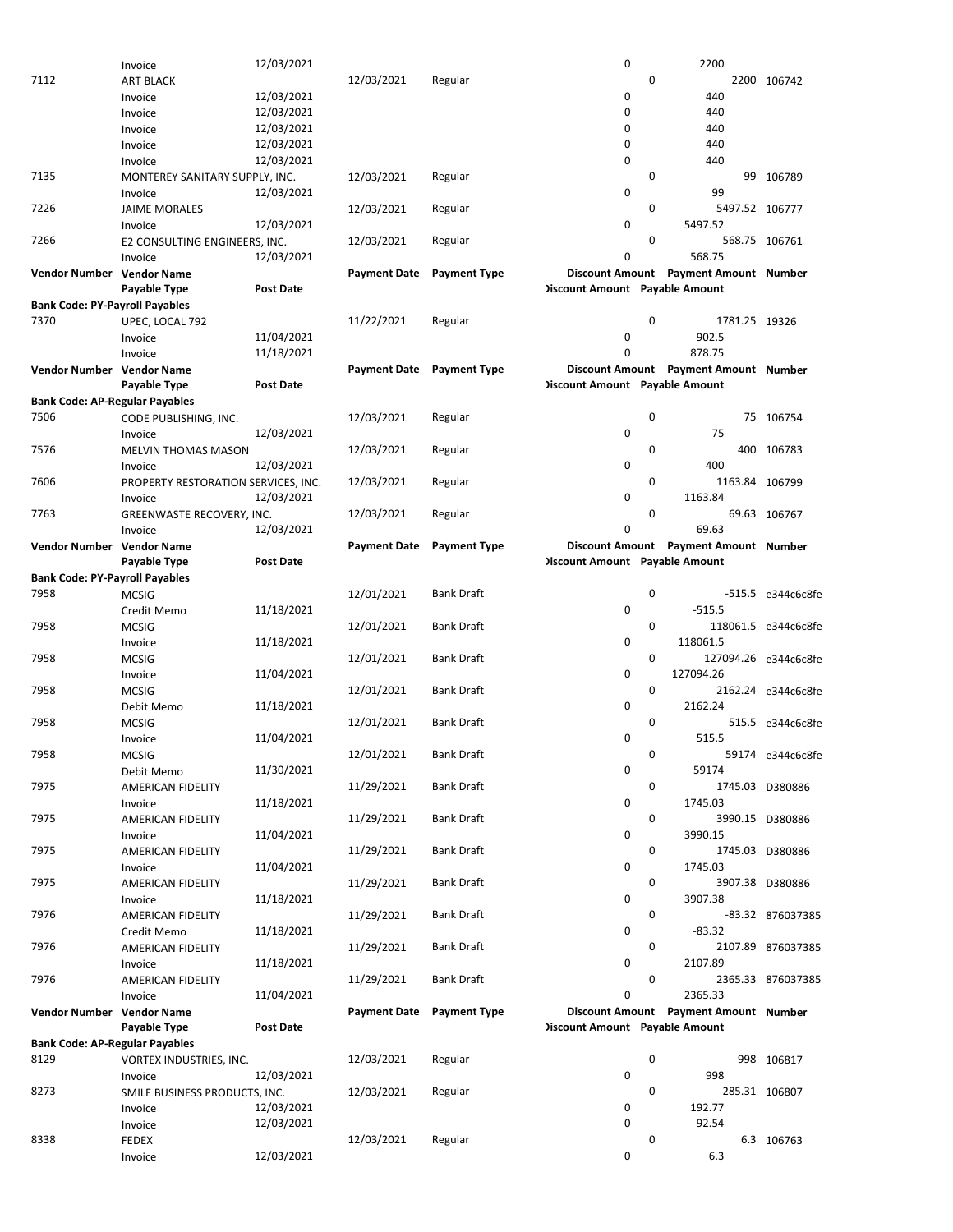| 8360                      | THE GALLERY COLLECTION                             |                  | 12/03/2021          | Regular             |                                       | $\mathbf 0$ |                                       | 311.05 106814 |
|---------------------------|----------------------------------------------------|------------------|---------------------|---------------------|---------------------------------------|-------------|---------------------------------------|---------------|
|                           | Invoice                                            | 12/03/2021       |                     |                     | 0                                     |             | 311.05                                |               |
| 8380                      | SPORTSENGINE INC.                                  |                  | 12/03/2021          | Regular             |                                       | 0           |                                       | 222 106809    |
|                           | Invoice                                            | 12/03/2021       |                     |                     | 0                                     |             | 222                                   |               |
| 8493                      | CORODATA RECORDS MGMT., INC.                       |                  | 12/03/2021          | Regular             |                                       | 0           |                                       | 589.64 106757 |
|                           | Invoice                                            | 12/03/2021       |                     |                     | 0                                     |             | 589.64                                |               |
| 8584                      | AIR SYSTEMS, INC.                                  |                  | 12/03/2021          | Regular             |                                       | 0           |                                       | 3299 106739   |
|                           | Invoice                                            | 12/03/2021       |                     |                     | 0                                     |             | 3299                                  |               |
| 8611                      | <b>HEIDI MITZNER TOY</b>                           |                  | 12/03/2021          | Regular             |                                       | 0           |                                       | 75 106771     |
|                           | Invoice                                            | 12/03/2021       |                     |                     | 0                                     |             | 75                                    |               |
| 8755                      | TRUST TWO - CORONA 1997 TRUST                      |                  | 12/03/2021          | Regular             |                                       | $\mathbf 0$ |                                       | 2730 106815   |
|                           | Invoice                                            | 12/03/2021       |                     |                     | $\mathbf 0$                           |             | 2730                                  |               |
| 8892                      | NCI AFFILIATES, INC.                               |                  | 12/03/2021          | Regular             |                                       | 0           |                                       | 1350 106792   |
|                           | Invoice                                            | 12/03/2021       |                     |                     | 0                                     |             | 1350                                  |               |
| 8975                      | CA DIESEL COMPLIANCE, INC.                         |                  | 12/03/2021          | Regular             |                                       | 0           |                                       | 355 106749    |
|                           | Invoice                                            | 12/03/2021       |                     |                     | 0                                     |             | 355                                   |               |
| 8980                      | ATHENA OCCMED                                      |                  | 12/03/2021          | Regular             |                                       | 0           |                                       | 6993 106744   |
|                           | Invoice                                            | 12/03/2021       |                     |                     | 0                                     |             | 1300                                  |               |
|                           | Invoice                                            | 12/03/2021       |                     |                     | 0                                     |             | 4636                                  |               |
|                           | Invoice                                            | 12/03/2021       |                     |                     | 0                                     |             | 1057                                  |               |
| 9143                      | GOLDEN STATE EMERGENCY VEHICLE SERVIC 12/03/2021   |                  |                     | Regular             |                                       | 0           |                                       | 161.13 106765 |
|                           | Invoice                                            | 12/03/2021       |                     |                     | 0                                     |             | 33.7                                  |               |
|                           | Invoice                                            | 12/03/2021       |                     |                     | 0                                     |             | 127.43                                |               |
| 9212                      | <b>WEX BANK</b>                                    |                  | 12/03/2021          | Regular             |                                       | 0           |                                       | 346.5 106820  |
|                           | Invoice                                            | 12/03/2021       |                     |                     | 0                                     |             | 346.5                                 |               |
| 9332                      | DENISE DUFFY & ASSOCIATES, INC.                    |                  | 12/03/2021          | Regular             |                                       | 0           |                                       | 11398 106759  |
|                           | Invoice                                            | 12/03/2021       |                     |                     | 0                                     |             | 11398                                 |               |
| 9409                      | <b>STURDY OIL COMPANY</b>                          |                  | 12/03/2021          | Regular             |                                       | 0           | 8655.45 106811                        |               |
|                           | Invoice                                            | 12/03/2021       |                     |                     | 0                                     |             | 8655.45                               |               |
| 9461                      | 7 TILTHOUSE LLC                                    |                  | 12/03/2021          | Regular             |                                       | 0           |                                       | 1000 106736   |
|                           | Invoice                                            | 12/03/2021       |                     |                     | 0                                     |             | 1000                                  |               |
| 9485                      | PRECISION EMPRISE LLC                              |                  | 12/03/2021          | Regular             |                                       | 0           | 112418 106798                         |               |
|                           |                                                    |                  |                     |                     |                                       |             |                                       |               |
|                           |                                                    | 12/03/2021       |                     |                     | 0                                     |             | 29125                                 |               |
|                           | Invoice                                            | 12/03/2021       |                     |                     | 0                                     |             | 57687                                 |               |
|                           | Invoice<br>Invoice                                 | 12/03/2021       |                     |                     | $\mathbf 0$                           |             | 18274                                 |               |
|                           |                                                    |                  |                     |                     | $\mathbf 0$                           |             | 7332                                  |               |
| 9486                      | Invoice<br>COMPANY NURSE, LLC                      | 12/03/2021       | 12/03/2021          | Regular             |                                       | 0           |                                       | 375 106756    |
|                           | Invoice                                            | 12/03/2021       |                     |                     | $\mathbf 0$                           |             | 375                                   |               |
| Vendor Number Vendor Name |                                                    |                  | <b>Payment Date</b> | <b>Payment Type</b> |                                       |             | Discount Amount Payment Amount Number |               |
|                           | Payable Type                                       | <b>Post Date</b> |                     |                     |                                       |             |                                       |               |
| 9537                      | <b>GROUNDED SOLUTIONS NETWORK</b>                  |                  | 12/03/2021          | Regular             | <b>Discount Amount Payable Amount</b> | 0           |                                       | 150 106768    |
|                           | Invoice                                            | 12/03/2021       |                     |                     | $\mathbf 0$                           |             | 150                                   |               |
| 9564                      | <b>CIRCLEUP EDUCATION</b>                          |                  | 12/03/2021          | Regular             |                                       | 0           |                                       | 3100 106753   |
|                           | Invoice                                            | 12/03/2021       |                     |                     | 0                                     |             | 3100                                  |               |
| 9584                      | CALIFORNIA AMERICAN WATER                          |                  | 12/03/2021          | Regular             |                                       | 0           |                                       | 375.16 106751 |
|                           | Invoice                                            | 12/03/2021       |                     |                     | 0                                     |             | 375.16                                |               |
| 9660                      | PARISI TRANSPORTATION CONSULTING INC. 12/03/2021   |                  |                     | Regular             |                                       | 0           | 2106.25 106795                        |               |
|                           | Invoice                                            | 12/03/2021       |                     |                     | 0                                     |             | 2106.25                               |               |
| 9684                      | AILING HOUSE PEST MANAGEMENT, INC.                 |                  | 12/03/2021          | Regular             |                                       | 0           |                                       |               |
|                           | Invoice                                            | 12/03/2021       |                     |                     | 0                                     |             | 17680                                 | 17680 106738  |
| 9699                      | RELIABLE TRANSLATIONS CORP.                        |                  | 12/03/2021          | Regular             |                                       | 0           |                                       | 1078 106803   |
|                           | Invoice                                            | 12/03/2021       |                     |                     | 0                                     |             | 1078                                  |               |
| 9705                      | PATHWAY VET ALLIANCE HOLDING LLC                   |                  | 12/03/2021          | Regular             |                                       | 0           |                                       | 346.66 106796 |
|                           | Invoice                                            | 12/03/2021       |                     |                     | 0                                     |             | 346.66                                |               |
| 9706                      | NBS GOVERNMENT FINANCE GROUP                       |                  | 12/03/2021          | Regular             |                                       | 0           |                                       | 855 106791    |
|                           | Invoice                                            | 12/03/2021       |                     |                     | 0                                     |             | 855                                   |               |
| 9750                      | CHAPLIN AND HILL INVESTIGATIVE SERVICES 12/03/2021 |                  |                     | Regular             |                                       | 0           | 9208.63 106752                        |               |
|                           | Invoice                                            | 12/03/2021       |                     |                     | 0                                     |             | 9208.63                               |               |
| 9751                      | ACME COFFEE                                        |                  | 12/03/2021          | Regular             |                                       | 0           |                                       | 1000 106737   |
|                           | Invoice                                            | 12/03/2021       |                     |                     | 0                                     |             | 1000                                  |               |
| 9752                      | HELADOS LA YAQUESITA                               |                  | 12/03/2021          | Regular             |                                       | 0           |                                       | 1000 106772   |
|                           | Invoice                                            | 12/03/2021       |                     |                     | 0                                     |             | 1000                                  |               |
| 9753                      | RICARDO LOPEZ CRUZ                                 |                  | 12/03/2021          | Regular             |                                       | 0           |                                       | 896.12 106805 |

## All Bank Codes Check Summary

| <b>Fund Summary</b> |      | Pavable<br>Count | Payment<br>Count |        |
|---------------------|------|------------------|------------------|--------|
| Fund                | Name |                  | Period           | Amount |